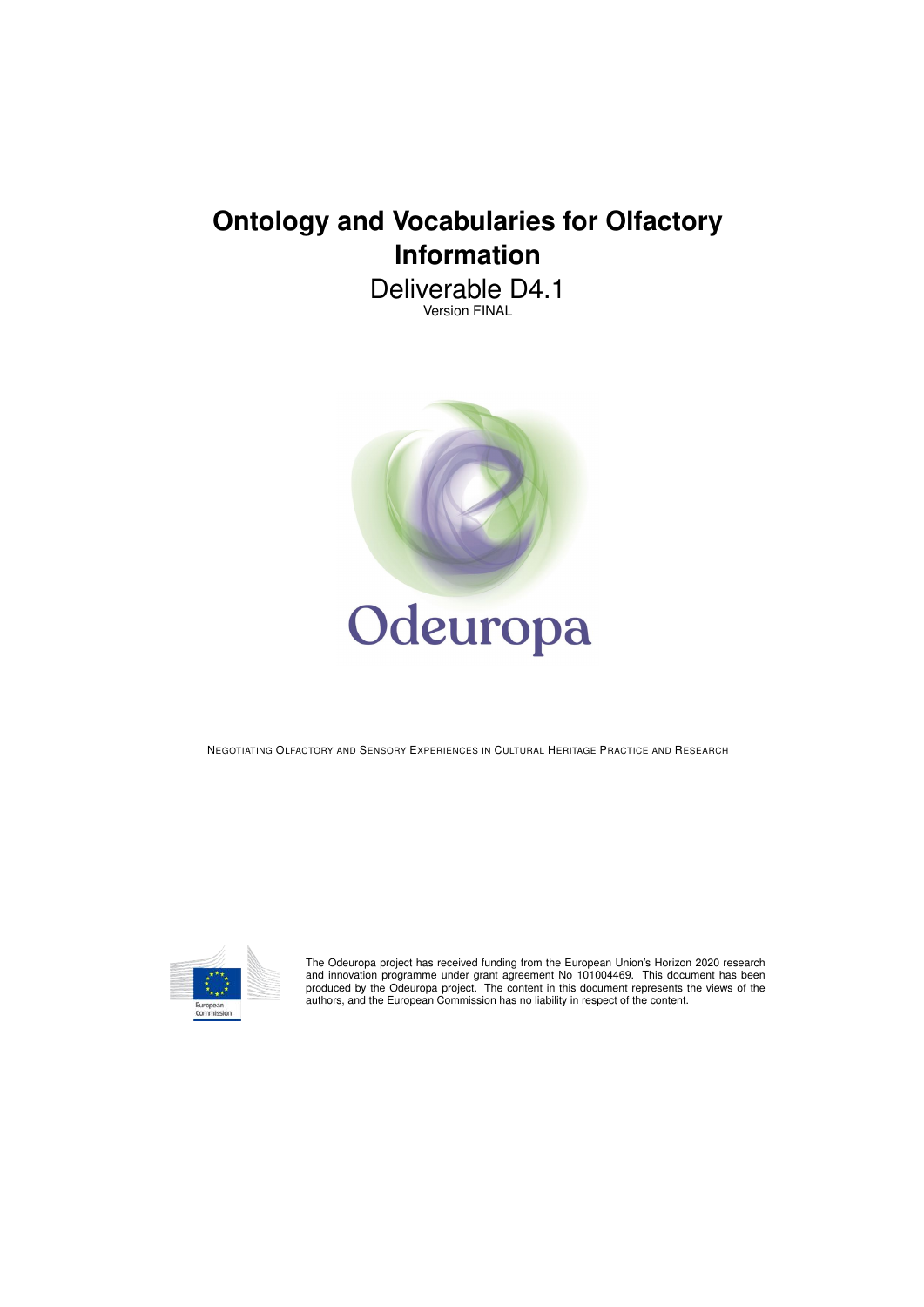| <b>Grant Agreement No.</b>                                                                                                             | 101004469                                   |  |  |  |
|----------------------------------------------------------------------------------------------------------------------------------------|---------------------------------------------|--|--|--|
| <b>Project Acronym</b>                                                                                                                 | <b>ODEUROPA</b>                             |  |  |  |
| <b>Project full title</b>                                                                                                              | Negotiating Olfactory and Sensory Experi-   |  |  |  |
|                                                                                                                                        | ences in Cultural Heritage Practice and Re- |  |  |  |
|                                                                                                                                        | search                                      |  |  |  |
| <b>Funding Scheme</b>                                                                                                                  | H2020-SC6-TRANSFORMATIONS-2020              |  |  |  |
| <b>Project website</b>                                                                                                                 | http://odeuropa.eu/                         |  |  |  |
|                                                                                                                                        | Prof. Dr. Inger Leemans                     |  |  |  |
| <b>Project Coordinator</b>                                                                                                             | <b>KNAW Humanities Cluster</b>              |  |  |  |
|                                                                                                                                        | Email: inger.leemans@huc.knaw.nl            |  |  |  |
| <b>Document Number</b>                                                                                                                 | Deliverable D4.1                            |  |  |  |
| <b>Status &amp; version</b>                                                                                                            | <b>FINAL</b>                                |  |  |  |
| <b>Contractual date of delivery</b>                                                                                                    | December 2021                               |  |  |  |
| Date of delivery                                                                                                                       | December 2021                               |  |  |  |
| <b>Type</b>                                                                                                                            | Report                                      |  |  |  |
| <b>Security (distribution level)</b>                                                                                                   | <b>Public</b>                               |  |  |  |
| <b>Number of pages</b>                                                                                                                 | 16                                          |  |  |  |
| WP contributing to the deliverable<br>WP4                                                                                              |                                             |  |  |  |
| <b>WP responsible</b>                                                                                                                  | WP4                                         |  |  |  |
| <b>EC Project Officer</b>                                                                                                              | Hinano Spreafico                            |  |  |  |
| Authors: Pasquale Lisena, <sup>1</sup> Daniel Schwabe, <sup>2</sup> Marieke van Erp, <sup>3</sup> Raphael Troncy, <sup>1</sup> William |                                             |  |  |  |
| Tullett, <sup>4</sup> Inger Leemans, <sup>3</sup> Lizzie Marx, <sup>3</sup> Sofia Colette Ehrich <sup>3</sup>                          |                                             |  |  |  |
| Internal reviewers: Mathias Zinnen, <sup>5</sup> Sara Tonelli <sup>6</sup>                                                             |                                             |  |  |  |
| Affiliations: (1) EUR, (2) JSI, (3) KNAW, (4) ARU, (5) FAU, (6) FBK                                                                    |                                             |  |  |  |
| Keywords: ontology, vocabulary, semantic web, data model                                                                               |                                             |  |  |  |
| Abstract: This document describes the Odeuropa data model and the olfactory vocabularies                                               |                                             |  |  |  |
| developed as part of WP4. We describe our methodology for designing the ontology and provide                                           |                                             |  |  |  |
| a number of examples of how to use it. Finally, we show how this model can be evaluated using                                          |                                             |  |  |  |
| competency questions.                                                                                                                  |                                             |  |  |  |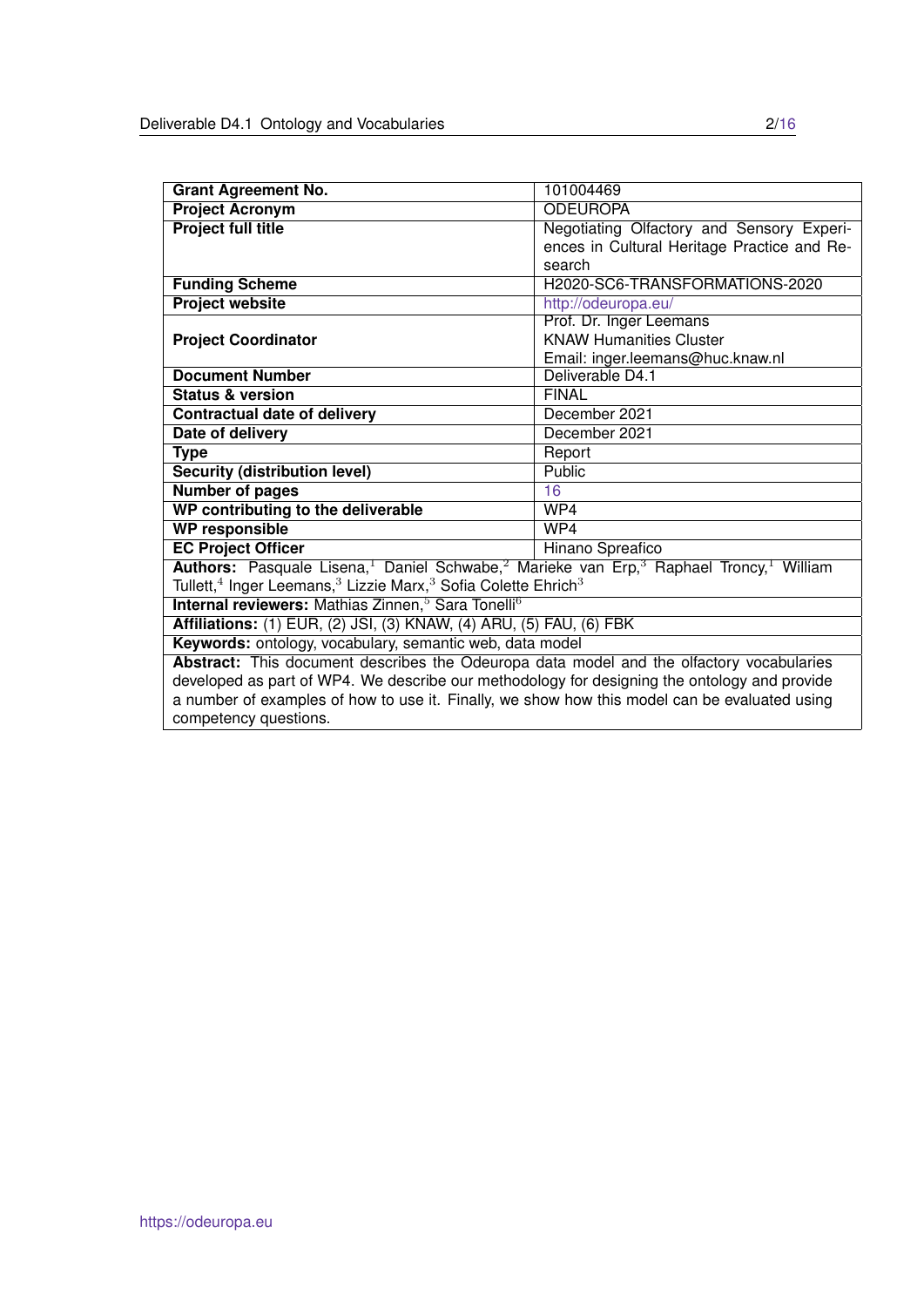# <span id="page-2-0"></span>**Table of Revisions**

| <b>Version</b> | Date             | Description and reason<br>Bv                   |                 | <b>Affected sections</b> |
|----------------|------------------|------------------------------------------------|-----------------|--------------------------|
| 0.1            | 12 December 2021 | <b>First Draft</b>                             | Pasquale Lisena | All                      |
| 0.2            | 17 December 2021 | Update after internal review                   | Pasquale Lisena | All                      |
| 0.3            | 23 December 2021 | Final proof reading                            | Raphael Troncy  | All                      |
| 1.0            | 27 December      | Final check and approval by project<br>manager | Marieke van Erp |                          |

# **Executive Summary**

This deliverable introduces the Odeuropa data model, an olfactory extension of the CIDOC-CRM ontology which makes use of other ontologies such as PROV and CRMsci. The model can represent smell-related information. In particular, it enables to describe the emission, use and experience of a given odour. The data model has been designed and evaluated using a set of competency questions provided by cultural heritage scholars and historians, followed by several iterations of refinement until each question was successfully converted into a SPARQL query. This document not only describes the model itself, but also the methodology followed by the different project partners, as well as an example of its usage.

The data model come with a set of multilingual controlled vocabularies for disambiguating crucial olfactory information elements, namely olfactory objects, olfactory gestures and fragrant spaces, as well as widely adopted odour classifications such as Michael Edwards' scent wheel and Flavornet odour space.

The resulting ontology has been published at <http://data.odeuropa.eu/ontology/> and the vocabularies can be browsed at [http://vocab.odeuropa.eu/.](http://vocab.odeuropa.eu/)

# **List of Acronyms**

**API.** Application Programming Interface **CQ.** Competency Questions **EOKG.** European Olfactory Knowledge Graph **HTTP.** HyperText Transfer Protocol **RDF.** Resource Description Framework **SKOS.** Simple Knowledge Organization System **SPARQL.** SPARQL Protocol and RDF Query Language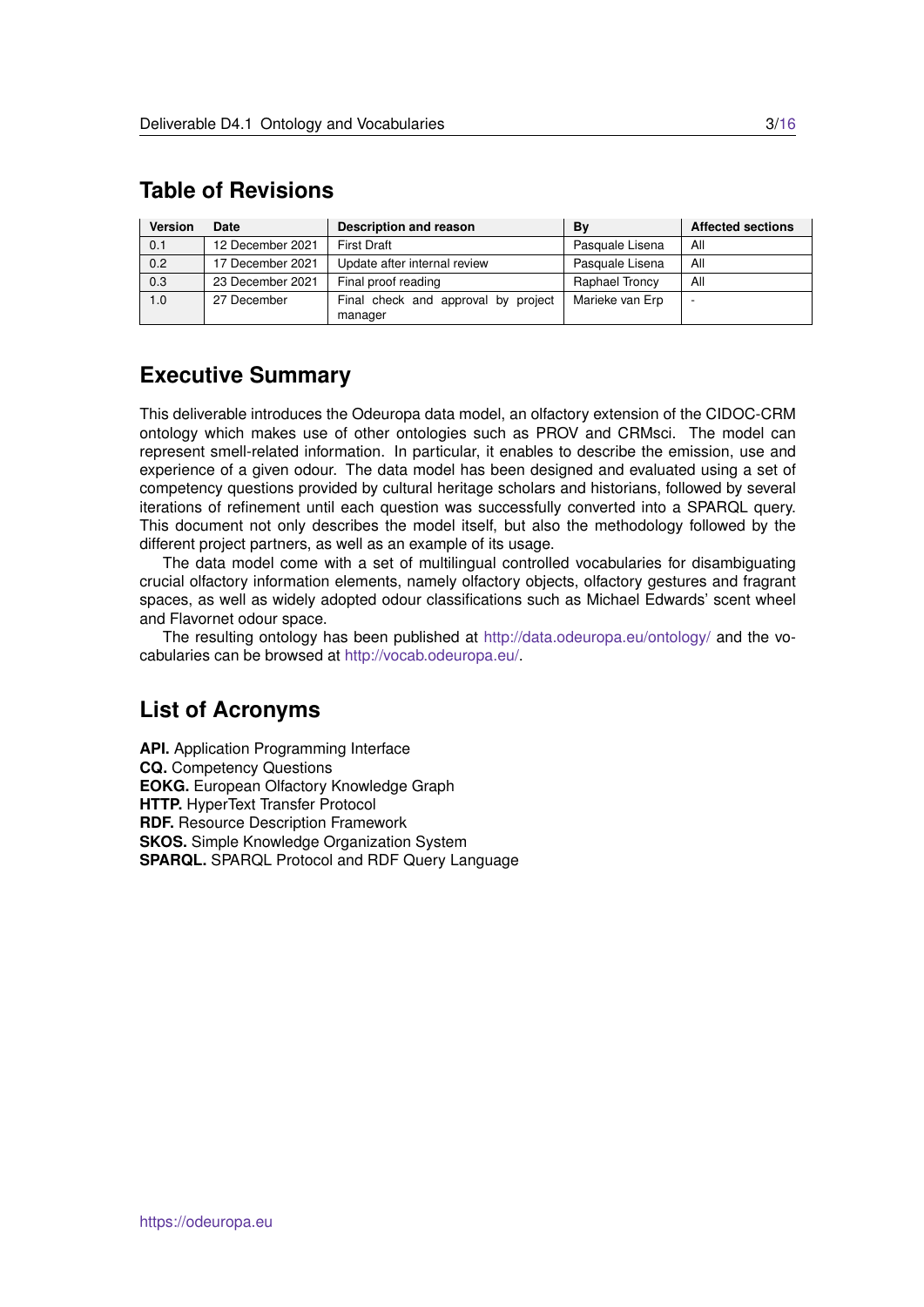# **Contents**

| <b>Table of Revisions</b>                     | 3                                            |
|-----------------------------------------------|----------------------------------------------|
| 1 Introduction                                | 5                                            |
| 2 Design Methodology and Model Requirements   | 5                                            |
| 3 The Odeuropa Data Model                     | 6<br>$6\overline{6}$<br>$\overline{7}$<br>10 |
| <b>4</b> Controlled Vocabularies              | 10                                           |
| <b>5</b> Evaluation with Competency Questions | 12                                           |
| 6 Showcase: Modelling the Smell of a Location | 12                                           |
| 7 List of published resources                 | 13                                           |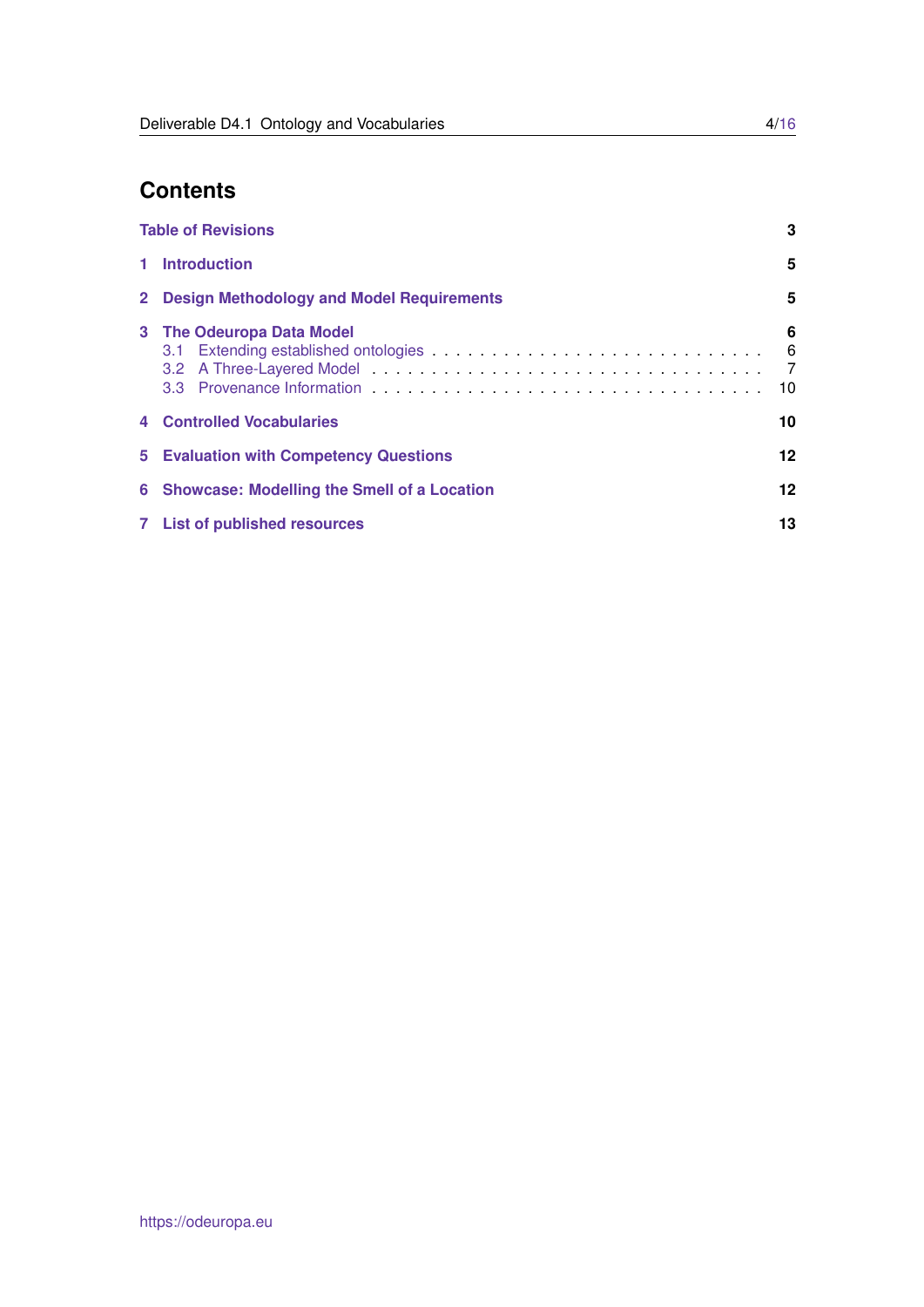### <span id="page-4-0"></span>**1 Introduction**

Senses such as vision and hearing are largely studied in signal processing and computer science, while others – such as olfaction – are underrepresented in scientific research. Cultural heritage data collections pose both an opportunity and a challenge. Up to now, most effort in olfactory mining has been put into mapping and classifying fragrances and malodours (specifically in the perfume and odor industries) and in computing the nose – the act of smelling and its effect on the body. Smells are notoriously hard to predict. Thus far, olfactory informatics has been focused on computing what a molecule smells like based on its chemical structure [\[Sanchez-Lengeling et al.,](#page-15-1) [2019,](#page-15-1) [Wu et al., 2019,](#page-15-2) [Licon et al., 2019\]](#page-15-3). Cultural Heritage texts and images, however, provide a different type of information. They offer rich data about odour perception and valuation, about the cultural experience of smelling, including subjective interpretations of the perceived odours. To capture this information, different computer science technologies are required, such as image recognition, text mining, and semantic web technologies.

In order to represent olfactory information, we developed the Odeuropa data model for representing odours and their experiences from a cultural heritage perspective. The data model re-uses and extends established ontologies such as CIDOC-CRM [\[Doerr, 2003\]](#page-14-0), in order to represent the relevant information as a set of interconnected events. The model is completed by a set of controlled vocabularies for representing some crucial elements such as olfactory objects and gestures. This ontology is the backbone structure for realising the European Olfactory Knowledge Graph (EOKG) described in the Deliverable D4.2.

# <span id="page-4-1"></span>**2 Design Methodology and Model Requirements**

As there is a large gap between the everyday practices of computer science and humanities researchers in which this model is to fit, we opted for a user-centred design methodology, in which 4 scholars (olfactory and art historian experts) from the Odeuropa consortium were closely involved. In a series of (mostly online) meetings and hands-on exercises, the requirements of the model were elicited whereby the overall Odeuropa project goals were kept in mind as the end-goal to work towards.<sup>[1](#page-4-2)</sup> A core instrument in this process was the formulation of 74 competency questions for the model to answer. $<sup>2</sup>$  $<sup>2</sup>$  $<sup>2</sup>$  These questions have been chosen because they are</sup> representative of the main goals of the project.

With each step, the intermediate results were shared and progress on the design was measured according to the competency questions formulated and results of these were used to steer the next development iteration. A visual overview of our method is provided in Figure [1](#page-4-4)

<span id="page-4-3"></span><span id="page-4-2"></span>

<span id="page-4-4"></span>Figure 1: User-centred design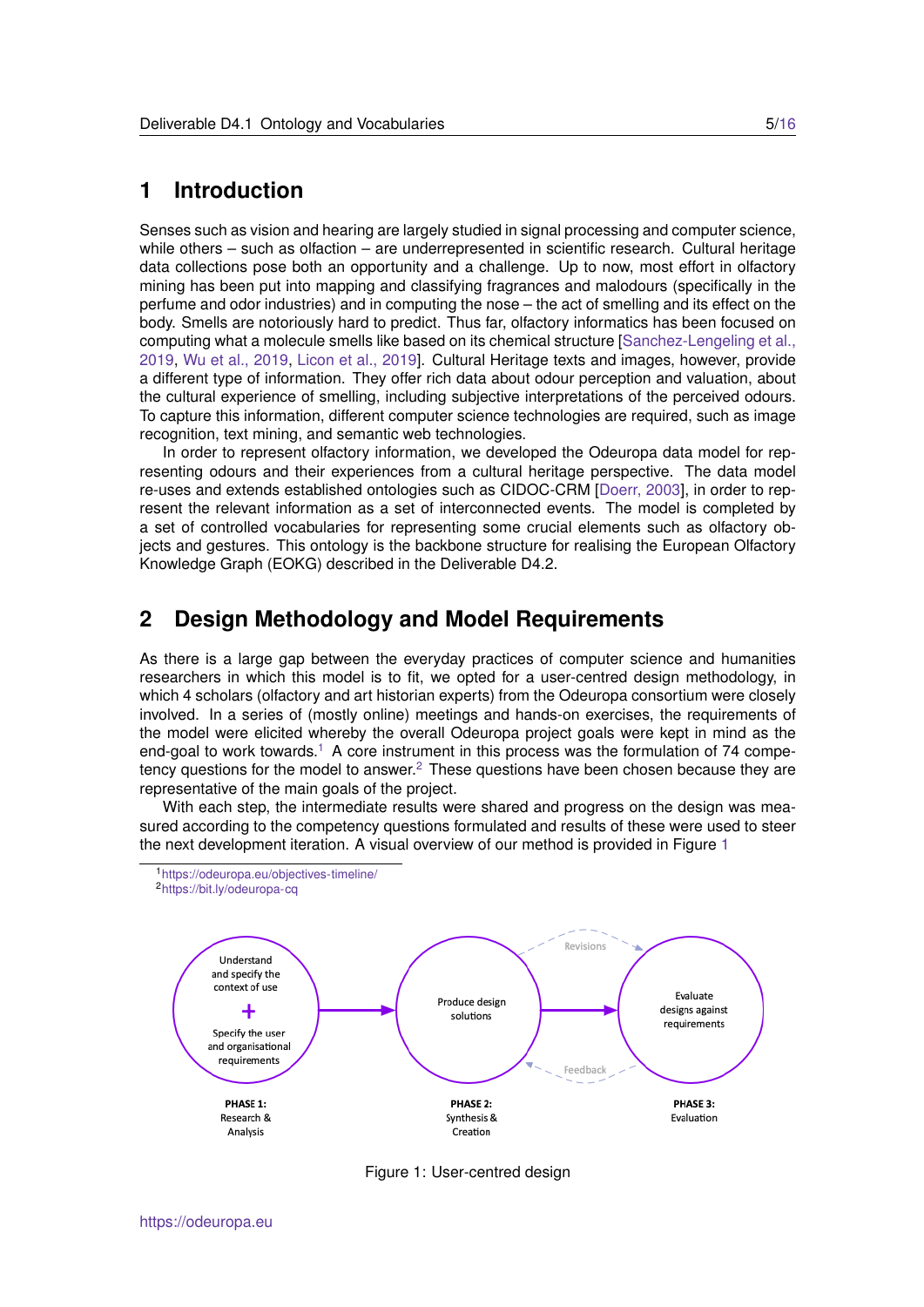The desired ontology will enable to represent and store olfactory information coming from structured resources, as well as information extracted from texts and images. Furthermore, the resulting knowledge graph will be used to research smells through time and related to places. Historians are particularly interested in what people did with smells, how they created smells, and what emotions these evoked. These requirements led to the following 7 categories of competency questions (reported with 2 examples for each category):

**Smells:** About core properties of smell (source, carrier).

- *What are the most frequent smell sources in London in the 18th century?*
- *Which smells were perceived during spring?*

**Noses and Gestures:** Involving the actors perceiving the odours.

- *Which professions are more present in smelling experience descriptions?*
- *Which smelling gestures are described more frequently in tea-merchants' experiences?*
- **Identities:** About the meaning of smells and their capability of being representative of something/someone.
	- *Which flavours are associated with femininity in Asia?*
	- *What are the odours most associated with Ashkenazi Jewish practices?*

**Emotions:** Focusing on the interaction between olfaction and feelings.

- *What odours disgusted high-class Europeans most?*
- *Which smell triggers memories of childhood?*

**Practices:** About smell-producing practices.

- *What types of cooking produce a bad smell?*
- *Which practice can reduce a smell intensity?*

**Sites and contexts:** About the presence of odours in particular places.

- *Which smells are associated with ships?*
- *Which smell could be perceived during the Crimean War?*

**Texts and images:** About how smells are represented in texts and images.

- *What are the adjectives used for orange aroma in the 15th century?*
- *Which smells can be found in paintings of the Rijksmuseum?*

All questions can be further modified for focusing on a specific time and space, e.g. Which smells were perceived during Spring *in 17th century*?

### <span id="page-5-0"></span>**3 The Odeuropa Data Model**

This section describes the olfactory data model, highlighting our core modelling decisions and the main structure of the resulting ontology.

#### <span id="page-5-1"></span>**3.1 Extending established ontologies**

Following best practices in ontology development [\[Carriero et al., 2020\]](#page-14-1), we aim to re-use existing data models – serving as base for our own – and extend them to represent domain-specific classes and properties. Given the lack of sensory-centered ontology, we chose **CIDOC-CRM** [\[Do](#page-14-0)[err, 2003\]](#page-14-0) as our core ontology for the following reasons:

• **It is a bridge to other cultural and heritage objects:** CIDOC-CRM can be used to describe objects in museums and creative works [\[Lisena and Troncy, 2020\]](#page-15-4), including paintings and textual resources. This makes it more natural to describe the relations between olfactory information and those elements;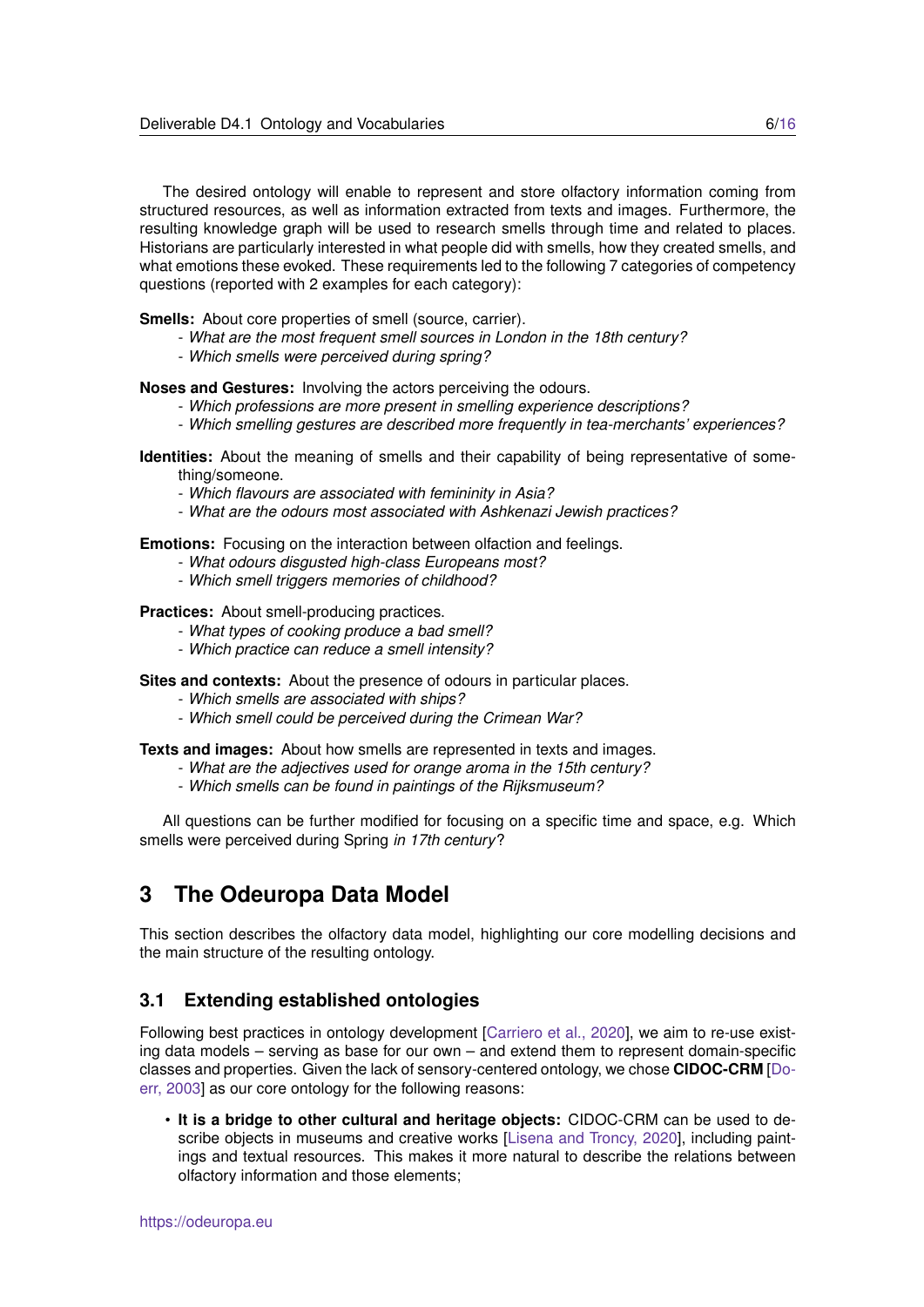- **It is already familiar to museums and digital libraries:** This can be an advantage when creating interlinks with existing collections and for eventual adoption by these institutions;
- **It is event-based:** Due to the intangible nature of smells and the inevitable subjectivity in their usual descriptions, we decided to focus on the representation of olfactory events rather than on odours themselves. An event can be described in relation to time, space, and involved participants can be linked to other events, including sub-events such as actions and gestures. This is also compliant with text annotation, which are carried out following an event-based approach (see the Deliverable D3.1);
- **It is expressive and flexible:** The information to be represented may vary significantly, ranging from highly detailed olfactory experiences to brief mentions of a particular smell. The modularity of CIDOC-CRM – itself made of interconnected events – provides the required flexibility in the representation. In particular, it allows to independently represent the event which generated (or transformed) the smell and the olfactory experience(s), allowing to describe both or only one of them.

CIDOC-CRM is completed by **CRMsci** [\[Doerr et al., 2015\]](#page-14-2), which adds properties about the scientific observation and description of natural phenomena. Here, the *observation* concept has to be understood in the broad sense of *experiencing something*, such that it can also be applied to sensory experiences beyond sight.

As a derivation of CIDOC-CRM, the Odeuropa model follows the naming convention to prefix classes and property names with a number and a letter: CIDOC-CRM uses E (for classes) and P (for properties); CRMSci uses S (classes) and O (properties); Odeuropa uses L (classes) and F (properties), taking two letters from "o**lf**action". In the text of this document, we will omit these codes and letters for readability, while keeping them in the figures.

In addition, parts of the following ontologies are used in the Odeuropa Data Model:

- The READ-IT ontology, to represent emotions triggered by events [\[Antonini et al., 2021\]](#page-14-3);
- The PROV-O Ontology, for representing data provenance [\[Lebo et al., 2013\]](#page-14-4);
- The FOAF vocabulary, for describing people [\[Graves et al., 2007\]](#page-14-5);
- Schema.org [\[Guha et al., 2016\]](#page-14-6), to describe the genre and author of a text or painting.

#### <span id="page-6-0"></span>**3.2 A Three-Layered Model**

Due to the complexity of the phenomena related to odours, we adopted a layered approach to construct the data model. We identified abstraction levels that roughly correspond to the different aspects that are of interest to scholars in this domain. Accordingly, the Odeuropa data model is organised in the following three levels:

- **Level 1** consists of the CIDOC-CRM and CRMsci classes and properties that were used and/or extended. It represents an observation of a phenomenon;
- **Level 2** is an extension of Level 1 for representing sensorial experiences, not limited to olfaction. This level was developed because we identified commonalities shared by all senses and decided to provide more general classes and properties. This will help future extension of the model, including the representation of synaesthetic experiences;
- **Level 3** extends Level 2 by specifically targeting olfactory information.

The three levels are shown in Figure [2,](#page-7-0) representing the core of the model. *Smell* (Sensory Stimulus) plays a central role, directly connected to two main types of events, namely *Smell Emission* (Stimulus Generation) and *Olfactory Experience* (Sensory Experience).

In this model, we consider a smell as a unique and non-repeatable entity, with defined time and space coordinates. By way of example, two roses have two distinct (but similar) smells, and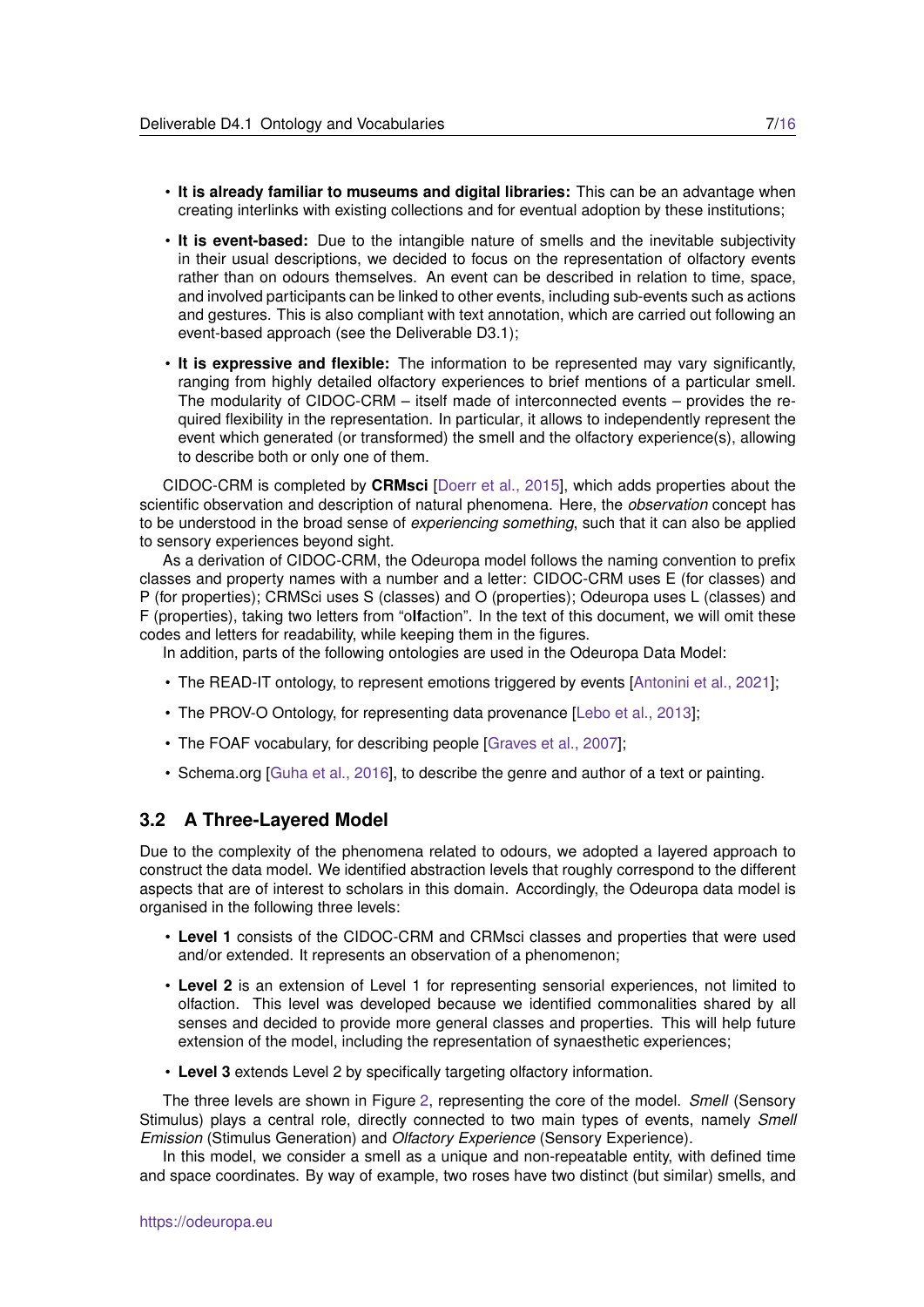

<span id="page-7-0"></span>Figure 2: The core of the Odeuropa data model

the "smell of roses" exists only as a generalisation of the smells of all roses. A given smell can be generated by a unique *Smell Emission event*, but can be experienced multiple times, in distinct situations, by multiple people. This captures the fact that each person can perceive and describe the same smell differently.

Figure [3](#page-8-0) presents all elements that are part of the Odeuropa data model. The information is organised around the three main types of events, directly linked to the Smell entity:

- The **Smell Emission** allows us to describe the smell generation from a smell source (e.g. tobacco) and the carrier of the smell (e.g. a pipe). These elements can be further described through their components and/or the production process which creates them;
- The **Olfactory Experience** allows us to describe the perception of smell who perceived the smell, their eventual emotions and gestures. In addition, it records the description that the perceiver makes of the smell, be it through adjectives (typed and linked to vocabularies using the Attribute Assignment class) or through the mention of (i.e., association with) evoked entities such as other smells, people, places, etc;
- The **Odorizing** class allows to describe how a specific smell was used. For instance, it is possible to specify the purpose for which an odour was used – e.g. covering another smell, medical reason, etc.  $-$ , who was using it on what the smell is being used  $-$  e.g. a room, a part of the body, etc.

The event classes inherit from CIDOC-CRM some common properties to specify the time and space of the event and potentially co-occurring events. Given the subjective nature of the words used for describing smell, we preferred to model them as *Attribute Assignment* connecting the word (*assigned*) to the smell (*assigned attribute to*), with a direct link to the original person (*carried out by*) and the possibility to include the attribute (*has type*) in a category (e.g. hedonic, intensity, character, state, etc.).

Furthermore, the model includes classes such as *Stimuli/Smell Transformation* – to represent events that modify a smell, e.g. opening a window – and *Stimuli/Smell Interaction* – to represent smells that are perceived as a combination of different smells, e.g. different foods in a dining room. Special care was devoted to model perceivers (i.e. the agents perceiving smells), by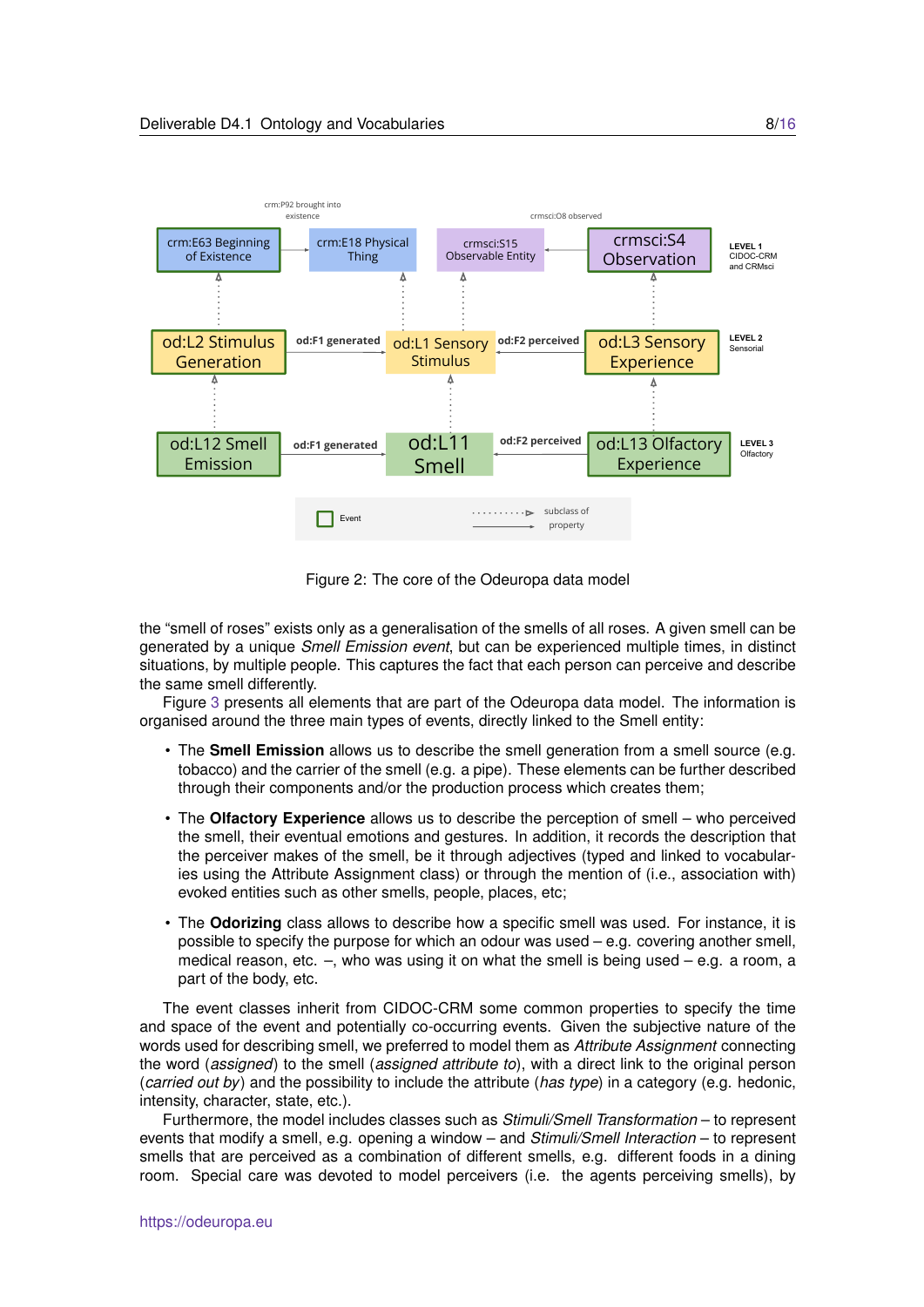

<span id="page-8-0"></span>Figure 3: The Odeuropa Model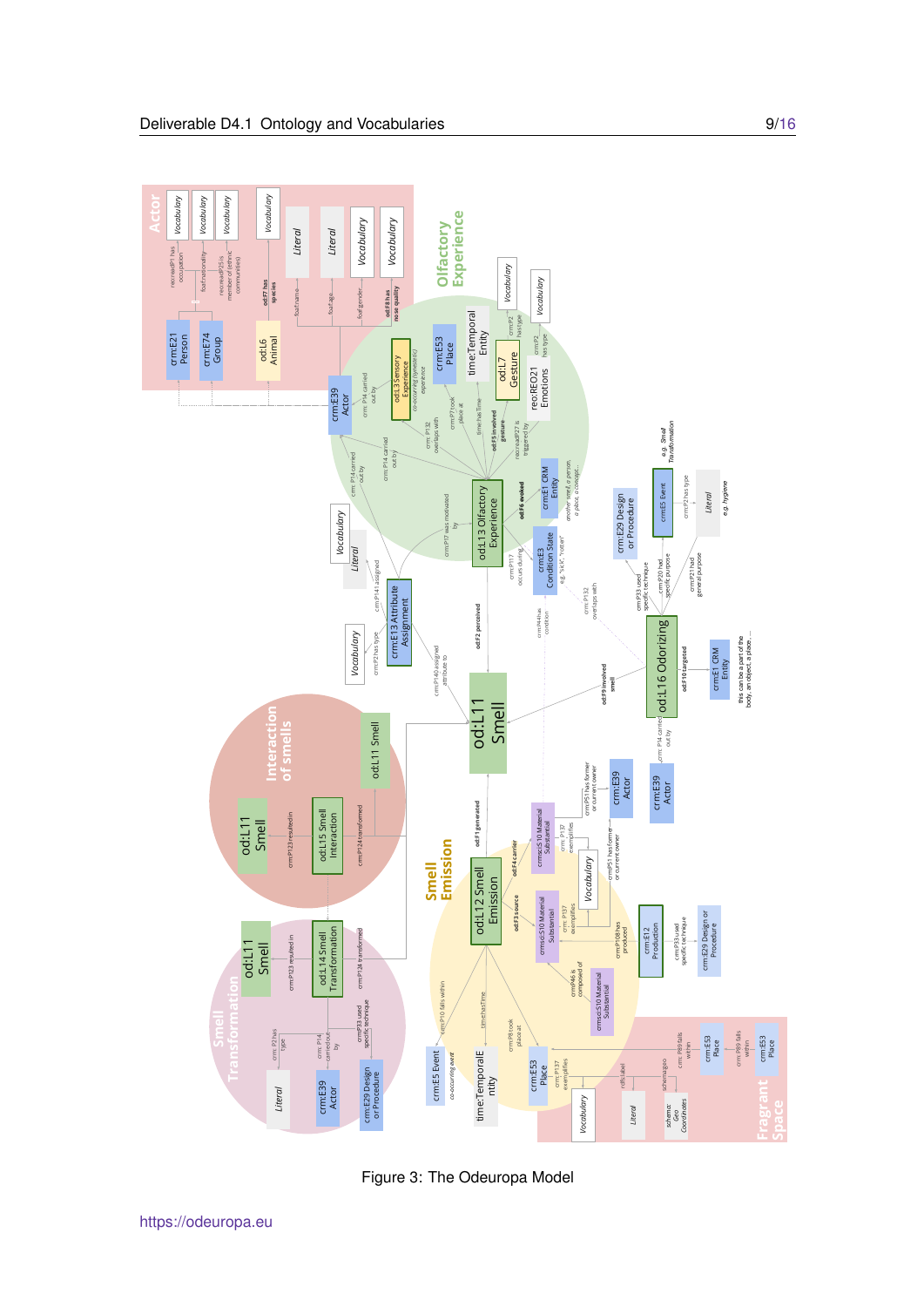

<span id="page-9-2"></span>Figure 4: The provenance of information represented in the Odeuropa model

employing and extending the class *Actor* to represent people, groups and animals. Similarly, fragrant spaces are also represented, capturing those attributes that allow us to aggregate them – by type of place or by geographical contiguity.

#### <span id="page-9-0"></span>**3.3 Provenance Information**

As we intend to trace smells through time, we need to keep track of the sources from which statements in our knowledge graph are derived and through what process. Furthermore, to anchor statements in time and place, we want to keep track of when they were published, and if possible who published them, for example to map a debate on cultural differences with respect to a particular odour. To keep track of this in the EOKG, we apply the following strategy: CIDOC-CRM enables to represent that a text (*Linguistic Object*) or image (*Visual Item*) contains a reference (*refers to*) to an entity, which is, in our domain, a Smell or an Olfactory Event. To include the information without drastically increasing the number of triples in the EOKG, these *refers to* links are instantiated within a subset of the graph, containing at least the core.

PROV-O [\[Lebo et al., 2013\]](#page-14-4) is used to record the ways this information was extracted from textual and visual sources, including the agent and/or software/algorithm which extracted the information and a confidence score in case automatic processes were involved. To keep the graph clean, we include this information in a second layer. This is realised by applying RDF\* [\[Hartig,](#page-14-7) [2019\]](#page-14-7) and linking the provenance information to the relevant *refers to* properties, as shown in Figure [4.](#page-9-2) In this way, the information and the meta-information are kept distinct, while it is always possible (when needed) to retrieve the provenance of a data excerpt.

### <span id="page-9-1"></span>**4 Controlled Vocabularies**

For the description of some fundamental olfactory-related concepts, a collection of controlled vocabularies was created. The use of vocabularies helps to better disambiguate entities, grouping synonyms and labels in different languages under a single identifier (URI). Our vocabularies are represented in SKOS [Miles and Pérez-Agüera, 2007], a format that allows us to define, for each concept, preferred and alternate labels, descriptions, broader, narrower and related terms. In this way, we can construct a hierarchy of terms, grouping the related ones and to instantiate bridges between concepts belonging to different vocabularies.

Following previous experiences in constructing controlled vocabularies in Digital Humanities [\[Lisena et al., 2018,](#page-15-6) [Leon et al., 2020\]](#page-15-7), our collection is composed of previously-existing tax-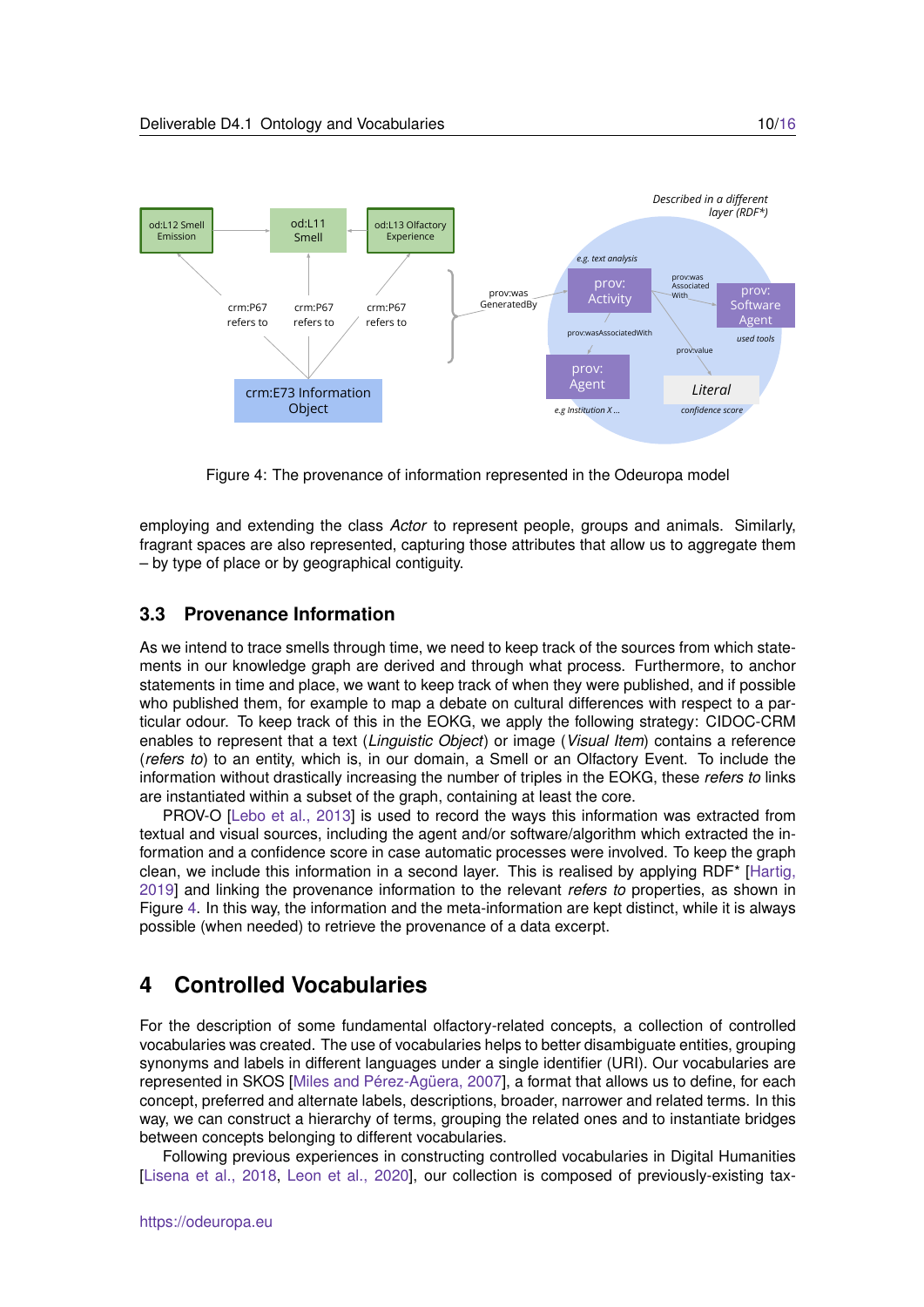| <b>Name</b>                                | <b>Type</b>    | <b>Levels</b> | <b>Top Level</b><br><b>Concepts</b> | Total<br><b>Concepts</b> |
|--------------------------------------------|----------------|---------------|-------------------------------------|--------------------------|
| Drom's fragrance circle                    | Odour wheel    | 2             | 16                                  | 77                       |
| Michael Edwards' scent wheel               | Odour wheel    | 2             | 4                                   | 18                       |
| Odour wheel of historical books            | Odour wheel    | 2             | 8                                   | 43                       |
| Nose-first classification of iconographies | Classification | $1 + 1$       | 25                                  | 168                      |
| Flavornet and human odour space            | Classification | $1 + 1$       | 25                                  | 495                      |
| Zwaardemaker smell system                  | Classification | $1 + 1$       | 9                                   | 9                        |

<span id="page-10-0"></span>Table 1: Vocabularies converted in SKOS. Some classification systems have a second level which consists of smell sources rather than smell classes (reported as 1+1).

onomies – which are expressed using SKOS – and vocabularies built from scratch through the collaboration of domain experts and computer scientists.

The list of olfactory vocabularies converted in SKOS format is reported in Table [1](#page-10-0) and consists of:

- The Fragrance Circle by Edward Drom, a smell wheel used in perfumery; [\[Brud, 1986\]](#page-14-8)
- Michael Edwards' Fragrance Wheel, including 4 families and 14 subfamilies of olfactory groups used in modern perfumery;[3](#page-10-1)
- the Odour wheel of historical books, realised for smell heritage preservation [\[Bembibre and](#page-14-9) Strlič, 2017];
- The Nose-first classification of iconographies realised by Ehrich et al. for linking smells and their representation in art [\[Ehrich et al., 2021\]](#page-14-10);
- The Flavornet odour space, the compilation of aroma compounds found in human odour space [\[Arn and Acree, 1998\]](#page-14-11);
- The Linnaeus/Zwaardemaker smell system developed in 1895 [\[Philpott et al., 2008\]](#page-15-8).

These vocabularies have been manually converted to a common CSV format and then processed and converted to SKOS. In addition, 3 multilingual vocabularies have been developed in a collaboration between knowledge engineers and domain experts, representing:

- **Fragrant spaces**, listing interesting (from an olfactory point of view) places such as churches, buildings, natural environments, etc. The included concepts are intended to be linked to instances of type E53 Place through *P137 exemplifies*;
- **Olfactory gestures**, enumerating simple actions which possibly occur during olfactory experiences, e.g. sniffing, covering the nose, etc. The included concepts are intended to be linked to instances of type L13 Olfactory Experience through *F5 involved gesture*;
- **Olfactory objects**, including entities (natural or human made) which are particularly relevant because emitting odours  $-$  e.g. a flower  $-$  or potentially carrying odour sources  $$ e.g. a perfume bottle or a pomander. The included concepts are intended to be linked to instances of type L12 Smell Emission through *F3 source* or *F4 carrier*. [4](#page-10-2)

The development of these vocabularies was carried out with synchronised spreadsheet tabs – one for each language – to collect the translations of each term. In addition, semantic relationships between terms inside the same vocabulary were instantiated – e.g. "Rose" *skos:broader*

<span id="page-10-2"></span><span id="page-10-1"></span><sup>3</sup>[https://en.wikipedia.org/wiki/Fragrance](https://en.wikipedia.org/wiki/Fragrance_wheel) wheel Last visited: 07/12/2021

<sup>4</sup>While some of these are clearly carriers (*wind*, *bottle*) and other smell sources (*jasmine*, *sulphur*), some specific elements can embody any of the two role depending on the context (*smoke*). For this reason, we decided to have a single vocabulary including all terms, reporting the preferred role when possible.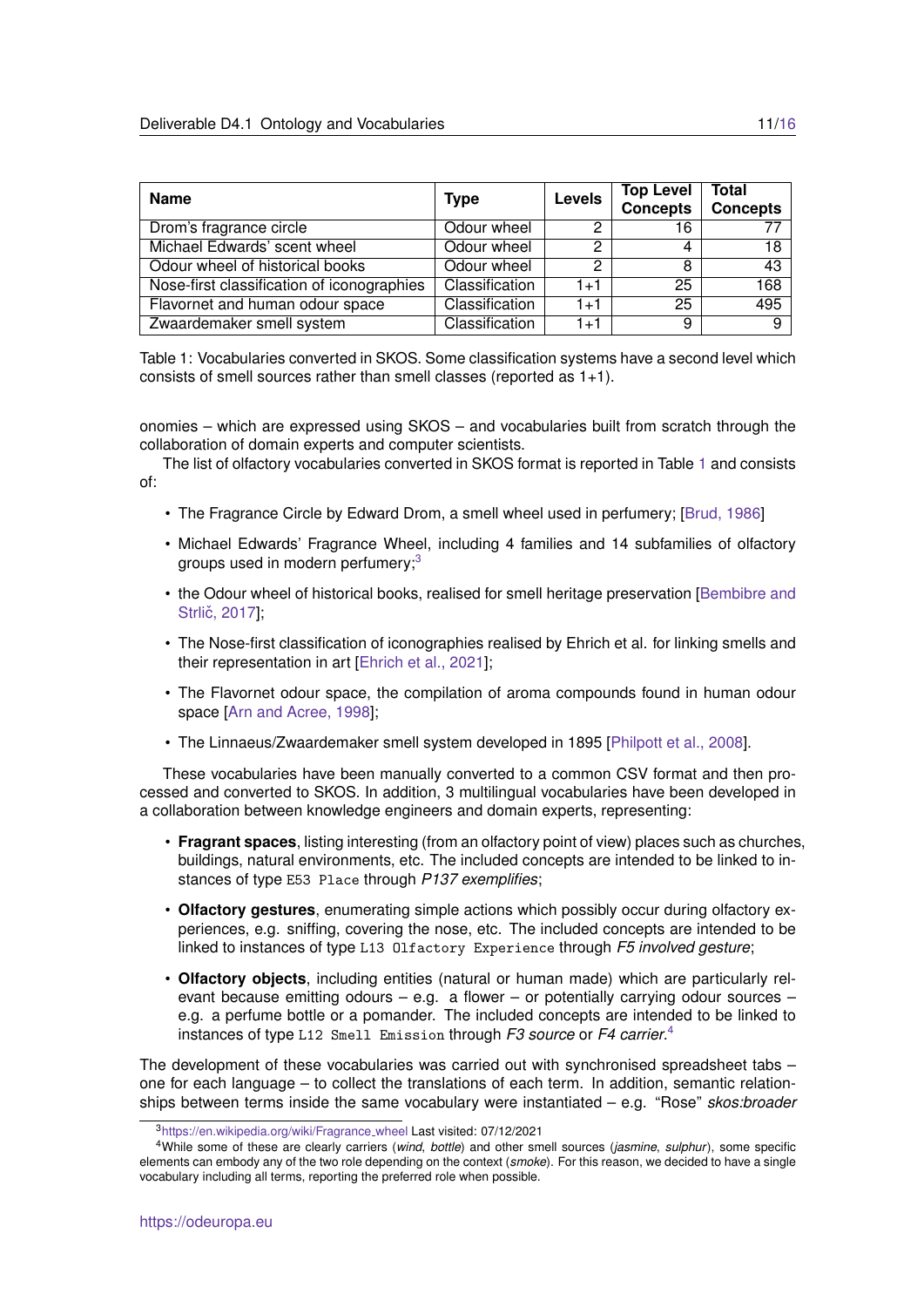"Flower" or "Pipe" *skos:related* "Tobacco – and between vocabularies – e.g. "Library" *skos:related* "Book". An overview of the available languages is shown in Table [2.](#page-11-2) Please note that a given concept does not always have an appropriate translation in all languages.

| <b>Name</b>               | Total<br><b>Concepts</b> | <b>EN</b> | DE. | FR  |     | <b>NL</b> | SL  |
|---------------------------|--------------------------|-----------|-----|-----|-----|-----------|-----|
| <b>Fragrant Spaces</b>    | 110                      | 110       |     | 108 | 106 | 110       | 4   |
| <b>Olfactory Gestures</b> | 35                       | 35        |     | 33  | 32  | 16        |     |
| <b>Olfactory Objects</b>  | 417                      | 400       | 72  | 378 | 381 | 390       | 402 |

<span id="page-11-2"></span>Table 2: Multilingual vocabularies for English (EN), German (DE), French (FR), Italian (IT), Dutch (ML), and Slovene (SL)

### <span id="page-11-0"></span>**5 Evaluation with Competency Questions**

To guide the design of the data model and to provide a way to evaluate it, we used the set of 74 Competency Questions (CQ) [\[Noy and Hafner, 1997\]](#page-15-9) collected in Section [2](#page-4-1) before the development of the model. These CQ were proposed by domain experts – historians and scholars with expertise in olfactory heritage – and are organised in 7 categories, reported in Table [3.](#page-12-1)

These questions allowed the team to iteratively improve versions of the data model, in sequences of development and check, until we could write a SPARQL query for each proposed question. In the final version of the model, we distinguish 4 different cases:

- The vast majority of questions can be answered with a SPARQL query. Example: *What are the most frequent smell sources in London in the 18th century?*
- A few questions cannot be answered by simple SPARQL queries, but require more AI methods to find a proper solution. For example, we may need to compute word embedding for understanding which words are more positive or negative. Example: *Was muck perceived as more disgusting than smog?*
- 4 questions are answerable with SPARQL, but require external information that are outside the scope of the model – e.g. with the addition of knowledge bases such as Wikidata. Example: *Which smell could be perceived during World War I (or Q361 in Wikidata)?*
- 1 question requires an extension of the model. Given that the challenging element of this question is not directly related to the olfactory/heritage information but to time representation, we decided to keep this issue open for future work. Example: *Which smells were perceived during morning?*

Apart from the last group, we consider the other cases satisfied by the model. Our results are summarised in Table [3](#page-12-1)

# <span id="page-11-1"></span>**6 Showcase: Modelling the Smell of a Location**

To better understand and appreciate the expressiveness and flexibility of the proposed data model, we provide a modeling example in Figure [5.](#page-13-0) In this example, we model the olfactory information contained in a passage from Vita Sackville-West's *Knole and the Sackvilles* (1922). In this book, the author describes the house she grew up in but could not inherit due to aristocratic inheritance customs:

"They [**galleries** of **Knole**, ed.] have the **old**, **musty** smell which to **me**, whenever I met it, would bring back Knole. I suppose it is really the smell of all **old houses** –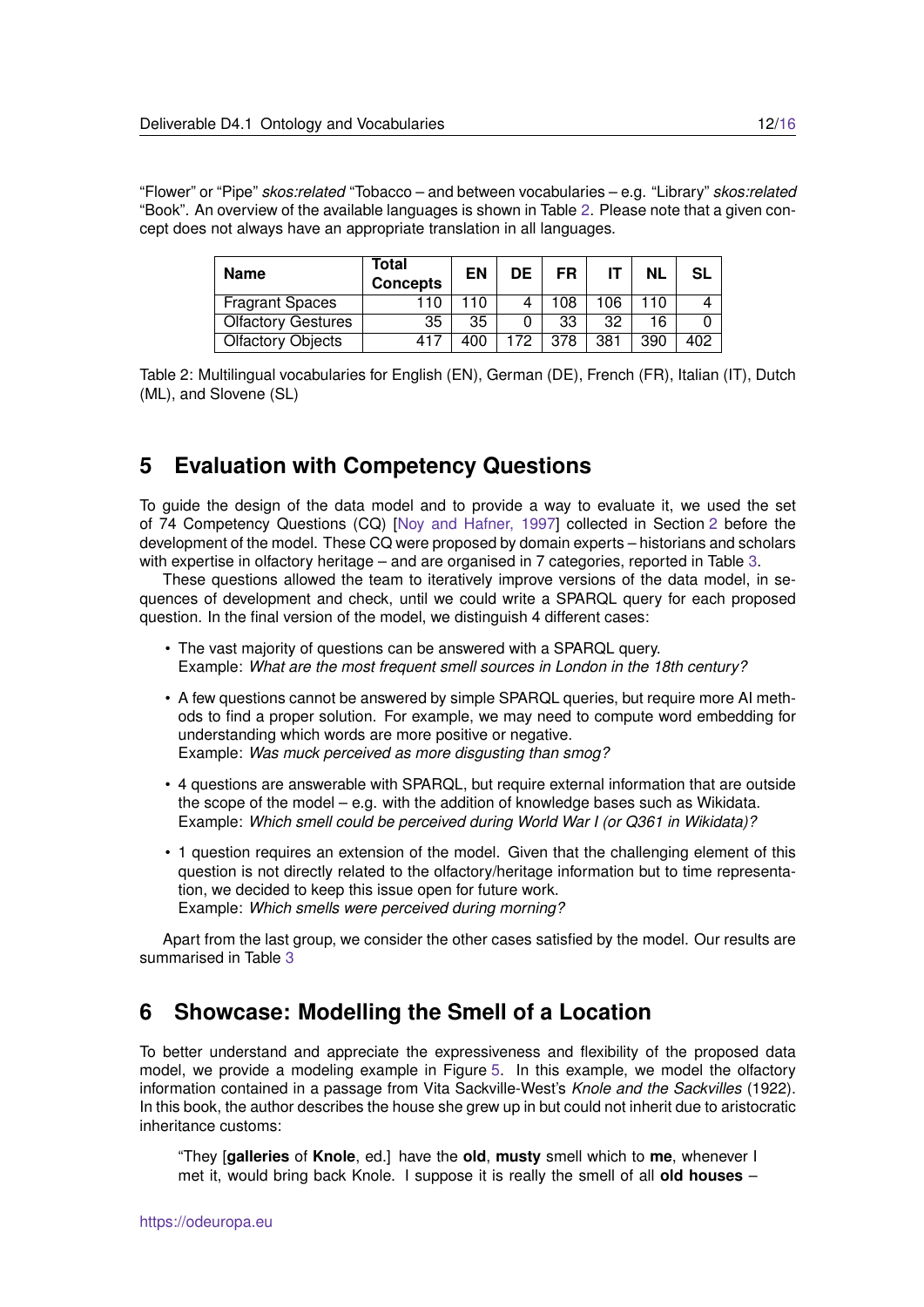| Category                     | OK | AI | <b>ExtData</b> | <b>Extension</b> | Total |
|------------------------------|----|----|----------------|------------------|-------|
| A. Smells                    | 10 |    |                |                  |       |
| <b>B. Noses and Gestures</b> | 6  |    |                |                  | 6     |
| C. Identities                | 6  |    |                |                  | 6     |
| D. Emotions                  | 6  |    |                |                  | 6     |
| E. Practices                 | 8  | 5  |                |                  | 13    |
| F. Sites and contexts        | 10 | U  | 2              |                  | 11    |
| G. Texts and images          | 19 |    | 2              |                  | 21    |
| TOTAL                        | 62 |    |                |                  | 7Δ    |

<span id="page-12-1"></span>Table 3: The number of competency question per category, together with the number of answerable one with the sole model (OK), in combination with AI techniques (AI), with the addition of external data (ExtData) and only with a further extension of the model (Extension)

| <b>Ontologies</b> | <b>Prefix</b> | <b>Reused Classes</b> | <b>Reused Properties</b> |
|-------------------|---------------|-----------------------|--------------------------|
| CIDOC-CRM         | crm:          | 10                    | 16                       |
| CRMsci            | crmsci:       |                       |                          |
| <b>FOAF</b>       | foaf:         |                       |                          |
| PROV-O            | prov:         | З                     | З                        |
| <b>READ-IT</b>    | reo:          |                       | З                        |
| Schema.org        | schema:       |                       |                          |
| Time              | time:         |                       |                          |

<span id="page-12-3"></span>Table 4: Re-used classes and properties in the Odeuropa Data Model

a mixture of **woodwork**, **pot-pourri**, **leather**, **tapestry**, and the little **camphor bags** which keep away the moth, and specifically about the pot pourri: **bowls of lavender** and **dried rose-leaves** stand on the window-sills; and if you **stir them** up you get the quintessence of the smell, a sort of **dusty** fragrance, **sweeter** in the under layers where it has held the damp of the spices."

The different olfactory sources mentioned are not physically combined together as in a recipe,<sup>[5](#page-12-2)</sup> but they separately emit different smells which are combined (*Smell Interaction*) in the galleries of Knole. The author perceives this ensemble smell and describes it as *old* and *musty*. In the text, one of the member smells emitted by the pot-pourri is described as *dusty* and *sweeter*, also mentioning the procedure of its realisation from lavender and rose leaves. Elements of the graph can be interlinked with the controlled vocabularies of olfactory objects – e.g. leather, camphor bags – and fragrant spaces – e.g. old house. Further examples can be found in the Data Model presentation (see Table [5\)](#page-14-12).

# <span id="page-12-0"></span>**7 List of published resources**

The model is implemented in OWL (Web Ontology Language) format and published at [http:](http://data.odeuropa.eu/ontology) [//data.odeuropa.eu/ontology](http://data.odeuropa.eu/ontology) under a Creative Commons 4.0 CC-BY License, along with its documentation. Odeuropa proposes 13 new classes and 10 new properties to capture olfactory information, defined as subclasses and subproperties of CIDOC-CRM and CRMsci. In addition to these, classes and properties from other models have been reused, as reported in Table [4.](#page-12-3)

Table [5](#page-14-12) provides pointers to all resources that we developed and published in the context of this work, available as resources to the whole community. In addition to the ontology and the

<span id="page-12-2"></span><sup>&</sup>lt;sup>5</sup>In that case, there will not be a Smell Interaction, but a single Smell Emission having as source the union of the different ingredients.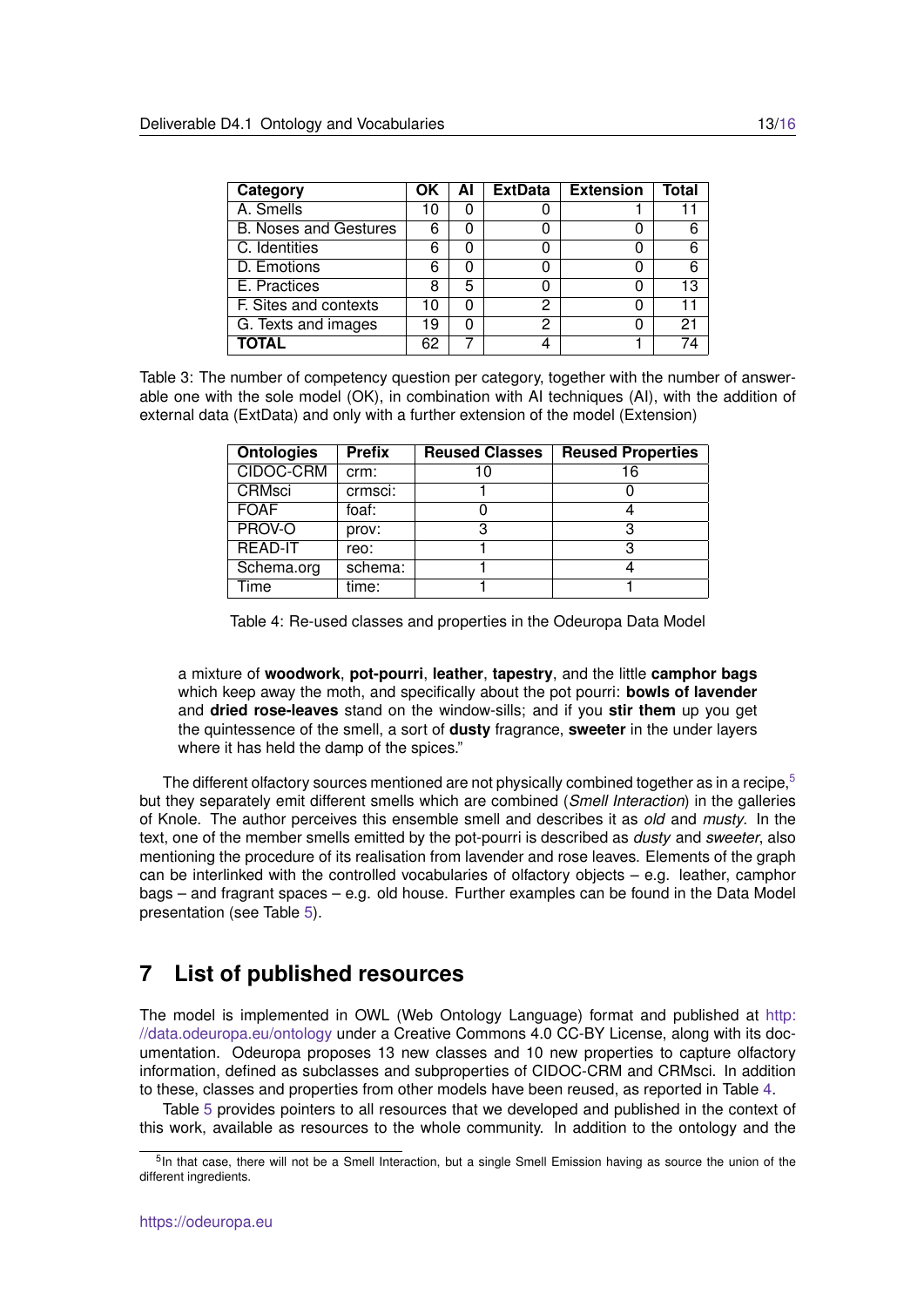

<span id="page-13-0"></span>Figure 5: An excerpt of the Odeuropa Knowledge Graph using the Odeuropa model given a passage of Vita Sackille-West's *Knole and the Sackvilles* (1922)

competency questions, some olfactory controlled vocabularies are available via different access points:

- In RDF (Turtle format) using SKOS;
- In a wide-public visualisation based on SKOSmos [\[Suominen et al., 2015\]](#page-15-10);
- Through a HTTP API which can be used for interlinking.

The ontology and the vocabularies have been loaded into the EOKG hosted at [http://data.](http://data.odeuropa.eu/) [odeuropa.eu/.](http://data.odeuropa.eu/) Both the ontology and the vocabularies may be improved and/or extended according to new project needs which may arise in the future.

The results of the work realised in the context of this deliverable has been submitted for publication in the Resource Track of the Extended Semantic Web Conference (ESWC) 2022.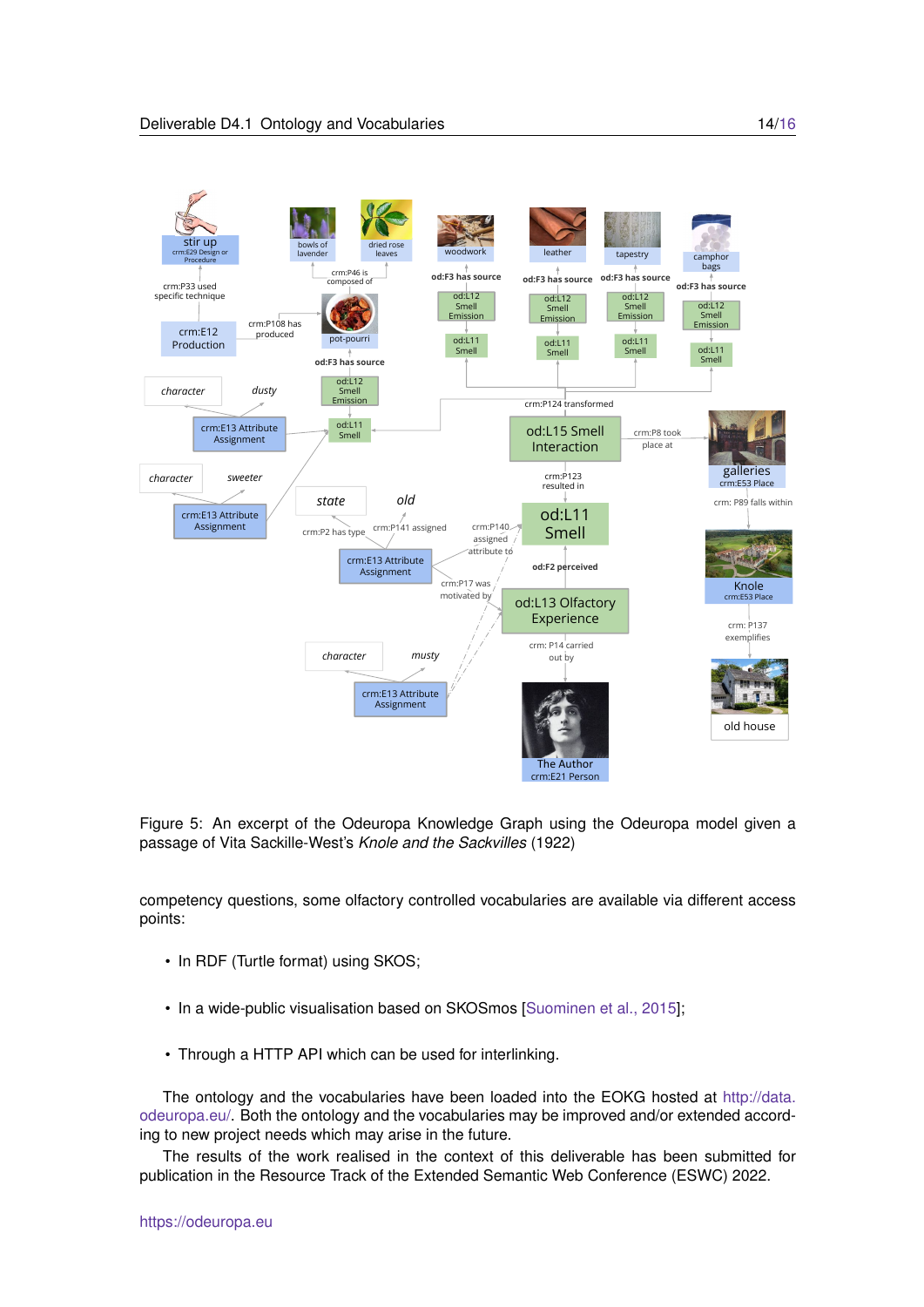| <b>Resource</b>                  | URL                                           |
|----------------------------------|-----------------------------------------------|
| Data Model complete presentation | https://bit.ly/3GulHzL                        |
| Ontology (OWL)                   | https://github.com/Odeuropa/ontology          |
| <b>Ontology (Documentation)</b>  | http://data.odeuropa.eu/ontology/             |
| <b>Competency Questions</b>      | https://bit.ly/odeuropa-cq                    |
| Vocabularies (RDF)               | https://github.com/Odeuropa/vocabularies      |
| Vocabularies (SKOSmos)           | http://vocab.odeuropa.eu/                     |
| <b>Vocabulary API</b>            | http://data.odeuropa.eu/api/vocabulary        |
|                                  | Doc: https://github.com/D2KLab/vocabulary-api |
| Odeuropa KG                      | http://data.odeuropa.eu/                      |

#### <span id="page-14-12"></span>Table 5: Resource table

### **References**

- <span id="page-14-3"></span>[Antonini et al., 2021] Antonini, A., Suárez-Figueroa, M. C., Adamou, A., Benatti, F., Vignale, F., Gravier, G., and Lupi, L. (2021). Understanding the phenomenology of reading through modelling. *Semantic Web*, 12:191–217. 2.
- <span id="page-14-11"></span>[Arn and Acree, 1998] Arn, H. and Acree, T. (1998). Flavornet: a database of aroma compounds based on odor potency in natural products. *Developments in food science*, 40:27–28.
- <span id="page-14-9"></span>[Bembibre and Strlič, 2017] Bembibre, C. and Strlič, M. (2017). Smell of heritage: a framework for the identification, analysis and archival of historic odours. *Heritage Science*, 5(1):2.
- <span id="page-14-8"></span>[Brud, 1986] Brud, W. (1986). Words versus odours, how perfumers communicate. *Perfumer and flavorist*, 11:27–44.
- <span id="page-14-1"></span>[Carriero et al., 2020] Carriero, V. A., Daquino, M., Gangemi, A., Nuzzolese, A. G., Peroni, S., Presutti, V., and Tomasi, F. (2020). The landscape of ontology reuse approaches. In *Applications and Practices in Ontology Design, Extraction, and Reasoning*, pages 21–38. IOS Press.
- <span id="page-14-0"></span>[Doerr, 2003] Doerr, M. (2003). The CIDOC Conceptual Reference Module: An Ontological Approach to Semantic Interoperability of Metadata. *AI magazine*, 24(3):75–75.
- <span id="page-14-2"></span>[Doerr et al., 2015] Doerr, M., Kritsotaki, A., Rousakis, Y., Hiebel, G., and Theodoridou, M. (2015). Definition of the CRMsci an extension of CIDOC-CRM to support scientific observation. *Forth-Institution of Computer Science*.
- <span id="page-14-10"></span>[Ehrich et al., 2021] Ehrich, S., Verbeek, C., Zinnen, M., Marx, L., Bembibre, C., and Leemans, I. (2021). Nose first. towards an olfactory gaze for digital art history. In *First International Workshop on Multisensory Data & Knowledge (MDK)*, Zaragoza, Spain.
- <span id="page-14-5"></span>[Graves et al., 2007] Graves, M., Constabaris, A., and Brickley, D. (2007). FOAF: Connecting People on the Semantic Web. *Cataloging & Classification Quarterly*, 43(3-4):191–202.
- <span id="page-14-6"></span>[Guha et al., 2016] Guha, R. V., Brickley, D., and Macbeth, S. (2016). Schema. org: evolution of structured data on the web. *Communications of the ACM*, 59(2):44–51.
- <span id="page-14-7"></span>[Hartig, 2019] Hartig, O. (2019). The RDF\* and SPARQL\* Approach to Annotate Statements in RDF and to Reconcile RDF and Property Graphs. In *W3C Workshop on Web Standardization for Graph Data*, Berlin, Germany.
- <span id="page-14-4"></span>[Lebo et al., 2013] Lebo, T., Sahoo, S., McGuinness, D., Belhajjame, K., Cheney, J., Corsar, D., Garijo, D., Soiland-Reyes, S., Zednik, S., and Zhao, J. (2013). PROV-O: The PROV ontology. Technical report, World Wide Web Consortium.